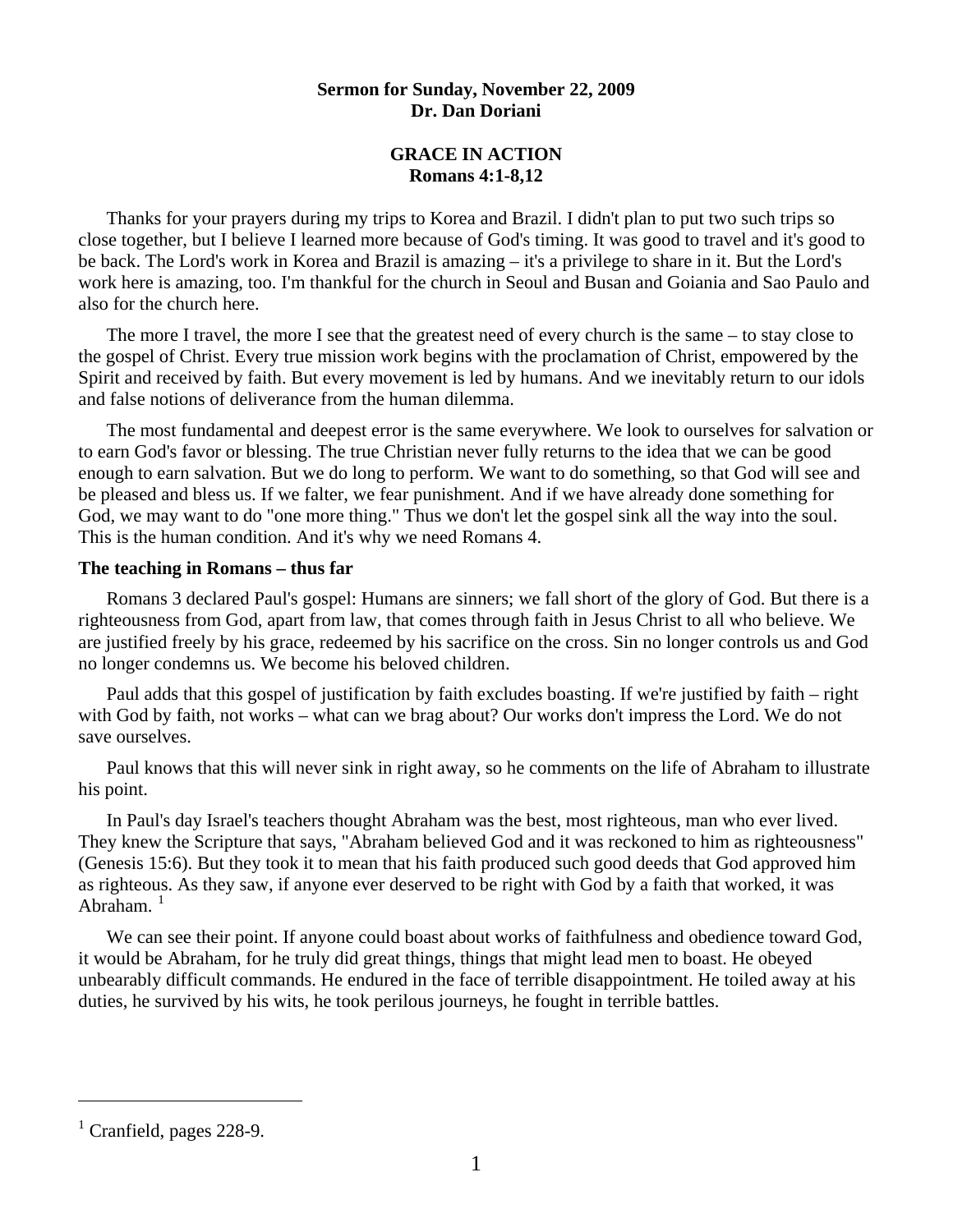Yet none of it led God to say, "My man! You're the most righteous fellow on earth. You get the Nobel Prize for goodness. You have earned the recognition." This is true even though Abraham did truly remarkable things.

 We start with his call. When we first meet Abraham – when God called Abraham, he lived in Ur and then Haran, two of the most advanced cities in that world. These cities had indoor plumbing, libraries, secure walls and prosperity. But the Lord called Abraham away from his safety and security. "Give it up, separate yourself from it", he said. "Become a nomad and go to Canaan."

 Genesis 12:1says, "The Lord said 'Go from your country and your kindred and your father's house to the land that I will show you. And I will make of you a great nation, and I will bless you, and make your name great, so that you will be a blessing. I will bless those who bless you, and him who curses you I will curse; and by you all the families of the earth shall bless themselves.'"

 This is a sharp command, backed by a promise of future blessing. He must leave everything safe, familiar and comforting - his family, identity, name and reputation, his social fabric and status. "Leave now," God says, and "I will bless you. I will make you a great nation and a blessing. I will bless and protect you."

 Imagine how Abraham trembled to leave his city, to cross trackless desert wastes to a new "home" – a tent and a life of wandering. Many of us can get nervous about a long car trip. We're apprehensive about air travel to foreign lands, about connecting flights, lost luggage and lost sleep, sick passengers and language barriers. But Abraham's journey had to dwarf all such fears.

 Paul urges us to "walk in the footsteps of Abraham" (4:12). What an apt phrase: Feel those footsteps as he walks to the city gate, the final embrace of family before he steps through it. Will his supply of food and water be sufficient? Will brigands rob them? He steps onto a road and starts walking. The city recedes steadily. He crests one last hill, takes a final backward glance and treads into unknown lands. He now has no safety, no conveniences, nothing familiar. He is an alien in an alien land. His obedience is truly astounding.

Abraham kept up the pattern of difficult obedience. For example, his nephew Lot came with him. Genesis 13 says squabbles broke out between the shepherds of Abraham and the shepherds of Lot, and Abraham let Lot choose the better land. By faith, Abraham was generous with his nephew.

 Eventually, Lot moved into the wicked city of Sodom. War broke out and Lot was captured. Abraham rallied all his men, 300 strong, counterattacked the invaders and rescued Lot, along with many captives and plunder. By faith Abraham battled armies and rescued his kinsman, trusting God for victory.

 In the battle Abraham liberated others from Sodom and retook a cache of plunder. The king of Sodom met Abraham and made an offer: "Let me have my people and the plunder is yours." Abraham released the people, but refused the plunder: "I do not want you to be able to say, 'I made Abram rich.'" (Genesis 14).

 He wanted no ties with a wicked king. He did not want to be in debt to a godless man. He refused the plunder so he could remain free to serve God without entanglement. It's a wise strategy. It rests on his confidence that God would provide. That confidence liberates us. We know we don't need to compromise to provide for ourselves.

 Abraham did other noble things. Remember, he was willing to give up his only son, the beloved son God promised, because the Lord commanded it. So - Did all these deeds cause God to declare Abraham righteous? Not at all.

 Abraham had nothing **"**to boast about... before God." God did not see his works and repay him for them (Romans 4:4-5). God justifies the wicked. Rather, "Abraham believed God, and [that faith] was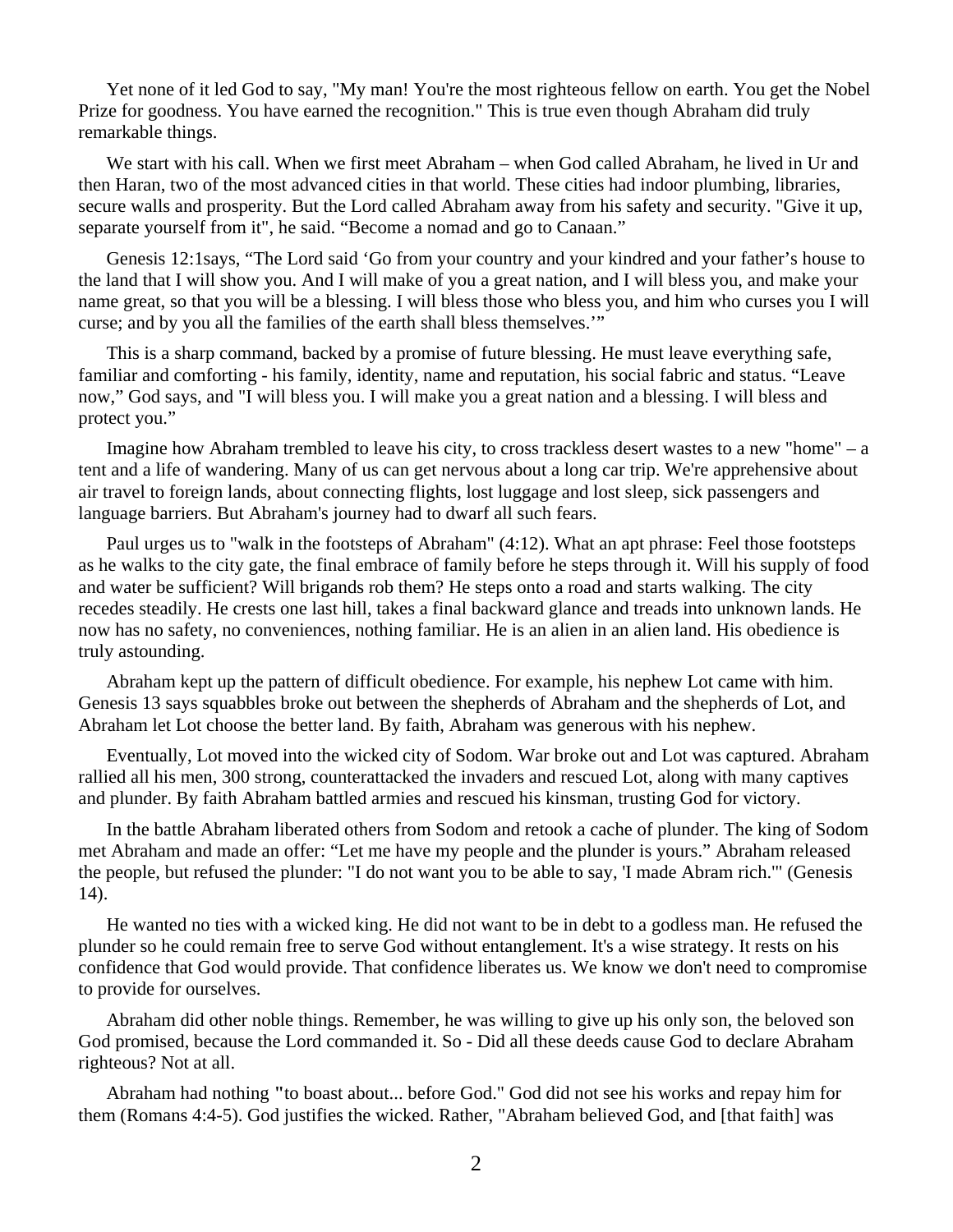credited to him as righteousness" (4:3). God did not justify Abraham after he did some great thing. He justified Abraham at a low point, after he had just finished complaining against God: "Where is my promised son? Why aren't you fulfilling your promises." (Genesis 15:2-3).

 By way of reply, God repeated his promise. He took him outside and showed him the evening sky, the clear desert air dazzling with stars, and said "so shall your offspring be." Abraham believed it. So then, right after a moment of aggressive doubt, God counted Abraham's faith as righteousness.

#### **Illustration from David - 4:6-8**

 David says the same thing (4:6) but in a very different way. Abraham wasn't justified by works, even though he performed so many. On the other hand, David was not condemned, even though he so richly deserved it. Yes, David did much that was noble and good. He was the man after God's own heart. Israel's brave king, defending his people during life-threatening invasions. He ruled in justice, cared for the weak, showed mercy to the oppressed, and refused false praise. He was the sweet singer of Israel.

 But he threw it all away over his affair with Bathsheba. Before it was over, he had lied, deceived, stolen. He chose to expose a loyal officer to death on the front lines. He violated God's fundamental laws and inflicted terrible suffering on his friends. He committed the irreversible sin of murder. He had no excuse. He had all he needed and more. His acts were premeditated. He acted publicly and knowingly, and brought shame on his nation and his God.

 But David repented. When the prophet Nathan confronted him, he confessed. "I have sinned against the Lord" and made no excuses. He simply waited for grace and God gave it. The prophet said, "The Lord has taken away your sin." Psalm 32:1-2 says "Blessed is he whose transgressions are forgiven, whose sins are covered. Blessed is the man whose sin the Lord does not count against him."

 This is the gospel for sinners. This is the message of Paul, the message that's needed in Seoul and Busan, in Goiania, Manaus, Sao Paulo, and Clayton. It's the message we need to press deep into our hearts.

 I suppose you are looking for connections to stewardship Sunday, but I'll let you work on it yourself while I talk about my missions trips a bit.

## **3. Application to giving**

 As you know, I was away for two weeks, on related mission trips to Korea and to Brazil. It's possible to view this as a problem: The senior pastor isn't preaching, teaching or answering calls. But I hope you see that you sent me. You sent me to fulfill a vital part of the mission of this church on your behalf. We are a missional church and we have resources that the church around the world needs. Funds, yes. But more than that, a capacity for theological training. We've been called upon to train pastors in Kenya, Haiti, New Zealand, Hungary, Ukraine and other places.

 In Brazil and Korea, evangelicals invited me to lecture on the interpretation and application of Scripture. The occasion was the translation of a couple of my books into each language. The goal was to stimulate more and more pastors to become expository preachers.

 It works like this: I select my most important lectures and rephrase them so they are as clear, brief and as translatable as possible without over-simplification. I bring extra lectures in case I need to do more, in case I didn't exactly understand my invitation or the needs of the nation.

 In India one preliminary sentence cost three hours of tension. "Of course, we all know…" Oops, we don't all know…. Another time I was doing a conference in Hungary. The trip included a one- hour lecture in a seminary, where perhaps one quarter of the professors are Christians. The time was soon over, but the professor, the leading evangelical leaned over and whispered. "Why don't you lecture a little more." I replied, "How much more?" "Oh, another hour." The second hour passed. The professor said,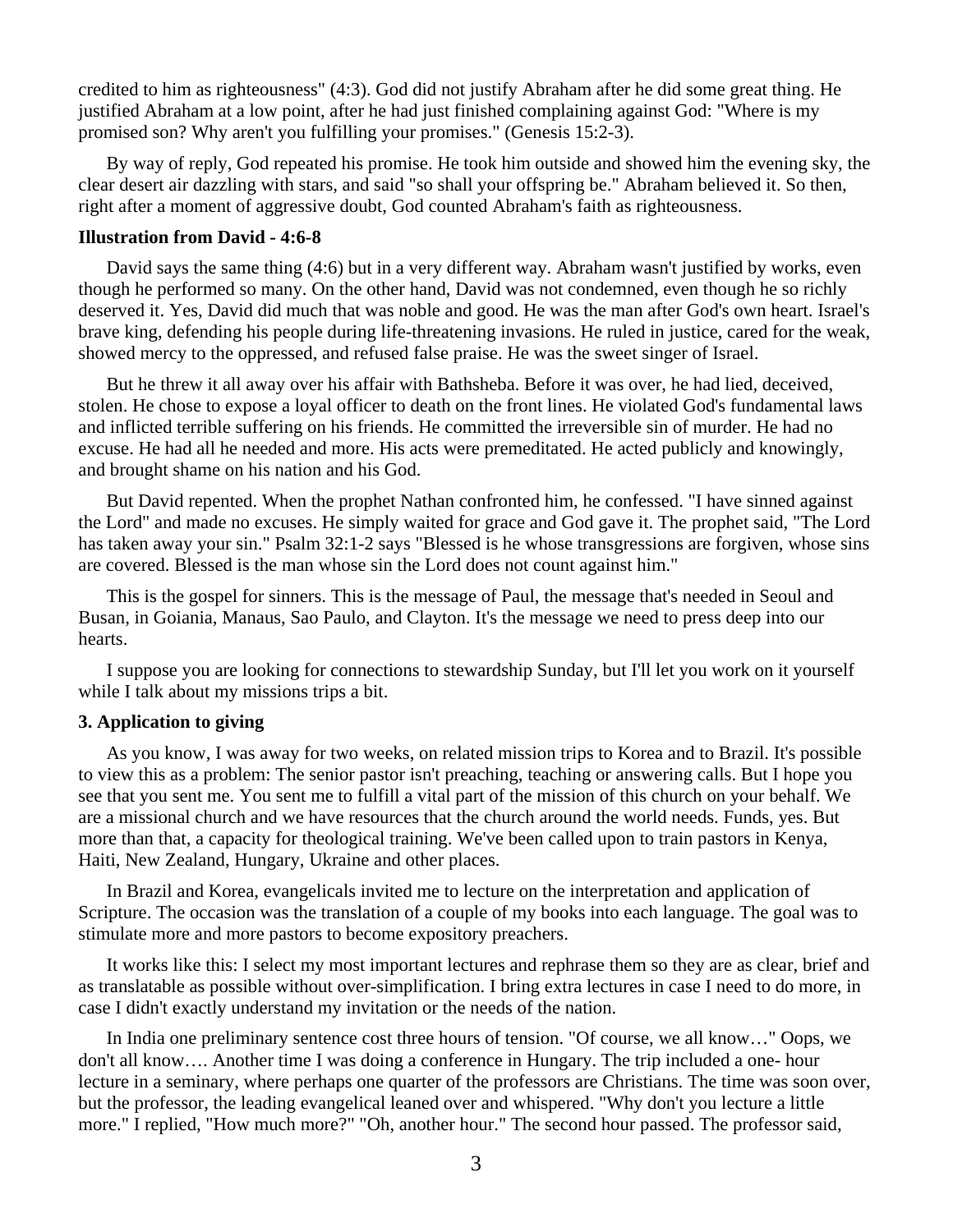"Maybe we can keep talking over lunch." That lasted another ninety minutes, a dialogue with the professor and his students. Clearly, I was meeting some need that he perceived in his students. He never told me what it was, but he knew them and his school.

 We often arrive with a dim sense of our mission. We ask and the people fill in the blank spaces. We realize: the situation is not quite what we thought. Example: a few years ago, I was in the capital of a country with a strong Christian minority. I was given a CD with a sermon by the pastor of a leading evangelical church. It had thousands of members and prominent citizens. My host hinted that this CD would help me understand my task.

 The sermon examined the night before Jesus' crucifixion. The pastor spoke for forty-five minutes, but somehow we never heard about Jesus' crucifixion or resurrection! We never heard that our passage stood at the climax of God's plan of redemption. No, the theme was sleep from Luke 22:45: "Jesus found [the apostles] asleep, exhausted from sorrow."

 The pastor explained why we get tired. We should take care of ourselves. He extolled the benefits of sleep: the world looks better when we are rested. Also we should admit our problems, admit when we're sad, just as the Bible admits that the disciples were sad. Every word was true. Much was insightful. But we never heard about Jesus who died and rose for us.

 My hosts knew this wasn't right. They knew that moralistic advice about rest would never transform their nation. In Korea, moralism is one reason why Christianity – once growing so fast – has stalled. Wise Koreans know this. They invite outside speakers because they see the problem. So why don't they address it themselves? They do, but sometimes you need an outside voice.

 Here a doubt may arise: What can four, five, or even ten lectures accomplish? Is it worth all the effort, the trouble? For some reason, God is pleased to let even one talk, one sentence make a difference. How can this work? We re-present crucial truths and methods in fresh language and somehow it sticks. The same point, heard for third or tenth time suddenly resonates.

 But an outside speaker has an advantage. We say, "I don't really know the situation here. But as I've read and listened, it seems… Correct me or ignore me if I'm wrong. Let me know." This helps. If the speaker is wrong, the people have permission to disagree. But the burden falls to the listeners to consider: How would I describe our problems? But if the speaker is right and the people choose to affirm his message, it's a catalyst for constructive change.

 On the long flight home, the voice of the skeptic dances around the plane: "Sure, it was a feel-good experience. Lots of people came, they were friendly and they liked it. But what can one set of lectures do – even with a big crowd?"

 The answer: More than you might think. A small beginning can lead to amazing results. In Korea, there was essentially no church in 1900. A few missionaries came. The Koreans point to about twenty doctors, translators, educators, evangelists. Today there are eleven to twelve million Christians in a nation of forty-eight million.

 Let me tell you about Brazil. Between five hundred to six hundred pastors, seminarians, and local leaders attended my conference in Goiania. In 1980 the evangelicals were a small, struggling group in the largely liberal Presbyterian church of Brazil. Animists, cultural Catholics and some Pentecostals governed the religious scene. There was no serious evangelical and Reformed education for pastors. Then a professor named George van Groningen came to Brazil to offer some lectures for several years. His groups were small, but they were hungry for theological truth.

 A few years later, Central Presbyterian supplied essential funds to help the Brazilians start a seminary named for Andrew Jumper, Senior Pastor at Central from 1971-1992. Dr. Jumper and Central also funded the Ph.D. programs for a handful of Brazil's best and brightest. They chose well, selecting young scholars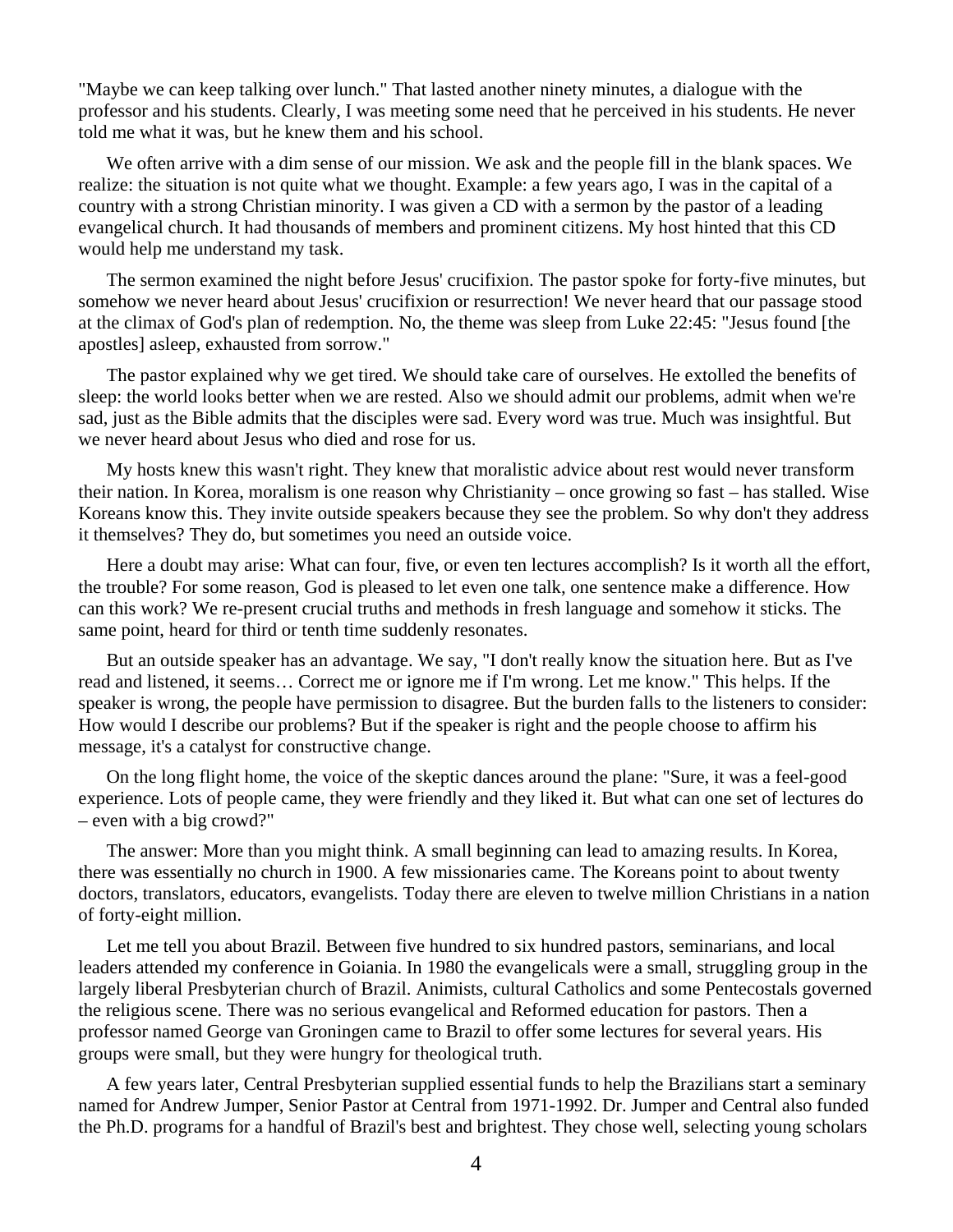who were smart, gracious, irresistibly pleasant people. Everyone loves and respects them.

 The new seminary was small but its students were leaders and they had an outsized influence. They became leaders of the leaders. Next they started pastors' conferences in Biblical interpretation and theology. They grew and spread, first in Sao Paulo, then in the Amazon, then in Goiania, next in the southwest.

 There is more. The conferences proliferated. At least five to six thousand leaders will attend at least one this year. For every pastor who attends, five more listen on the internet or pass a CD to friends. This is all from the Evangelical Presbyterian Church of Brazil, which is becoming the leading educator of the Protestant church of Brazil. That church is now fifty million strong. But there is more…

 The conferences have huge mobile bookstores - piles and piles of books in Portuguese. Books by Calvin, Stott, Carson galore. Even four of mine. Our conference ordered four to five thousand books and sold almost all of them. Lay leaders buy two or three; pastors seem to buy twelve to fifteen. They translated about three books into Portuguese in 2006. Next year, they will translate twenty books, solid evangelical and Reformed works. But there is more**.** 

Angola is a Portuguese-speaking country straight across the Atlantic from Brazil, not too far. The church there is growing fast, but there is no depth or training. So the evangelical Presbyterians of Brazil are starting conferences there.

 I don't want this to sound easy. The church started a mission to Chile but the government recently expelled all Brazilian teachers. Still, they are preparing to start another work in Mexico. They understand the principle of the sower… The sower went out to sow. Some seed was devoured at once. Some had a false start and came to naught. Some bore some fruit and then lost the competition with the weeds. But some produced a harvest that dazzled all who saw it.

 Now you see the relationship to the call to stewardship. The history of the church in Korea dazzles the mind. Ten or twenty missionaries, facing terrible obstacles, with minimal resources, began a movement that swept the land. In Brazil, one speaker sparked an education-led renewal.

 Solomon said we "cast our bread upon the waters" and see what returns (Ecclesiastes 11:1). The sower goes out to sow and sometimes the crop is astonishing.

 That is why you give. When we go on mission trips, you send us. You go with us. When we start a neighborhood study – unbelievers invited - we go together. When we visit someone in the hospital or counsel someone in distress, you visit and counsel, too.

 In Seoul a Korean pastor grabbed both of my hands and shook them vigorously – a rare gesture in Korea, where people are reserved and rarely touch. He said in halting English, "Thank you so much. I pastor rural church. I so lonely." You took away his loneliness. The same thing happens here every week, if we have eyes to see. You do it; sometimes you do it through others.

 Our Bible teaching and sermons are yours. Then you share what you have learned, use the skills you have honed here… That is why you give.

 You give to fulfill the great commission – to make disciples of the nations. You give and by giving you participate in God's promise to Abraham "All peoples on earth will be blessed through you" (Genesis 12:3).

 As Paul says in Romans 4:12, every Christian walks in the footsteps of "our father Abraham… He is the father of all who believe" (4:11-12). That is, everyone's faith is a bit like Abraham's. We need to separate from the safety of home. The Lord needs to take us away from influences that make it hard to hear his voice. But if we follow God where he leads, we can hope to bless the nations on his behalf.